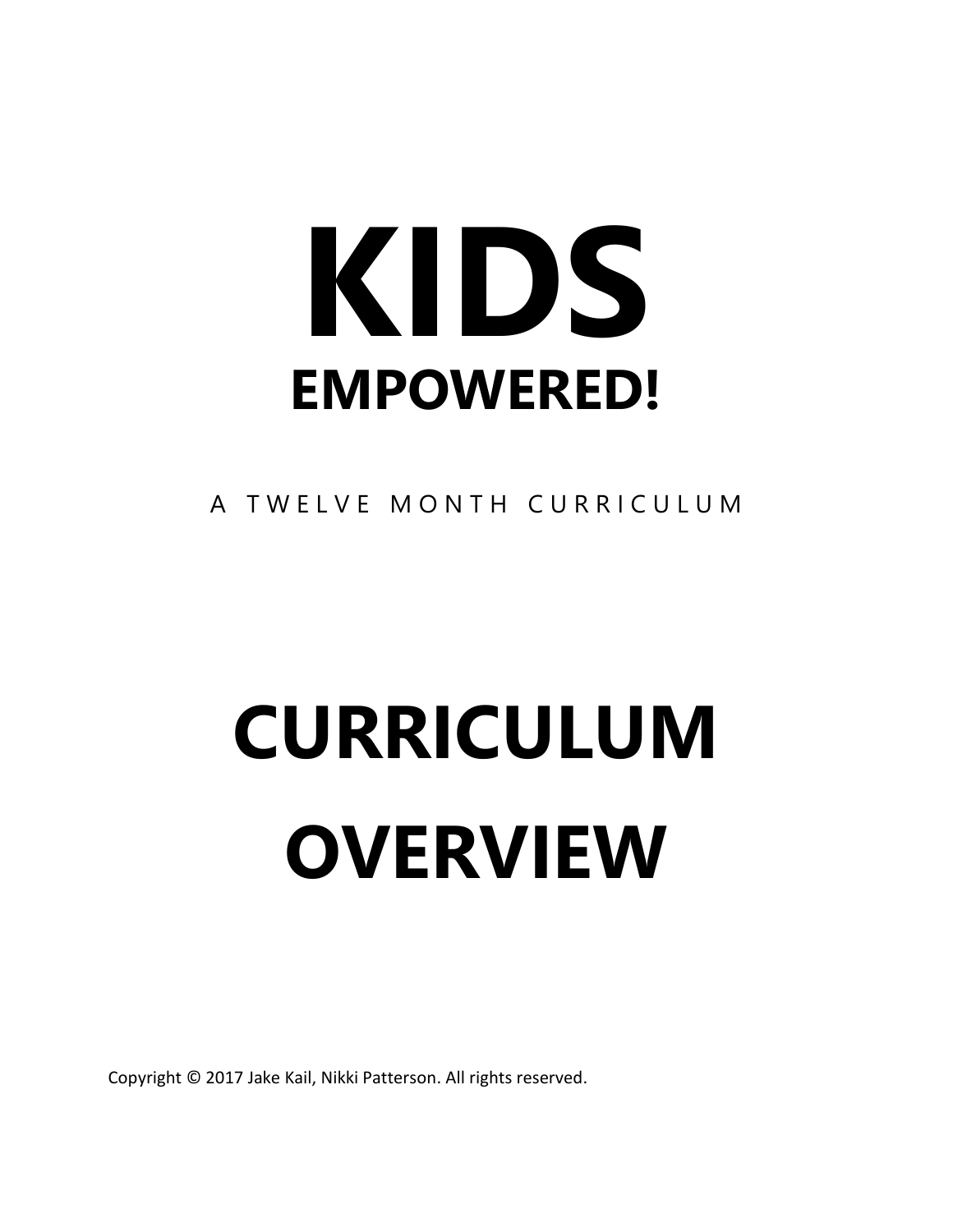*KIDS EMPOWERED!* is a twelve-month Kids Ministry curriculum that is designed to lead kids into a real relationship with God. Just like Jesus valued and welcomed children, we must see kids as vital members of the kingdom of God. They can know God, hear His voice, walk in His ways, and move in the Holy Spirit at their young age!

## But Jesus said, "Let the little children come to Me, and do not forbid them; for of such is the kingdom of heaven." (Matthew 19:14)

The curriculum provides a framework that can be customized to be suitable for a wide variety of ages. The lessons are broken down into twelve themes, which cover a variety of subjects and rotate through the following three major focuses:

1. Empowered to Know: These themes focus on knowing God and growing in a relationship with Him.

2. Empowered to Grow: These themes are all about growing in character and obedience to God.

3. Empowered to Show: These themes emphasize demonstrating the love and power of God to others.

## **Curriculum Distinctives**

**1. Relationship Focused**: The lessons continually point children to God and the priority of having a real relationship with Him. Kids are encouraged to maintain a journal in order to keep track of what God is doing in their lives and speaking to them (It is recommended that the Kids Ministry provide a journal for each child).

**2. Grounded in the Word:** Scripture is used frequently, and kids are taught the value of getting into the Bible for themselves. Each of the twelve themes has a memory verse that the children will learn and memorize.

**3. Spirit-empowered:** Kids are invited to be filled with the Holy Spirit and are equipped to begin to move in the gifts of the Holy Spirit. The same Holy Spirit who works in and through adults will work in the kids!

**4. Immediate Application:** Each lesson has a section where kids can immediately apply what has been taught. This makes room for kids to encounter God and put into practice what they are learning. One of the best ways for kids to learn is by doing!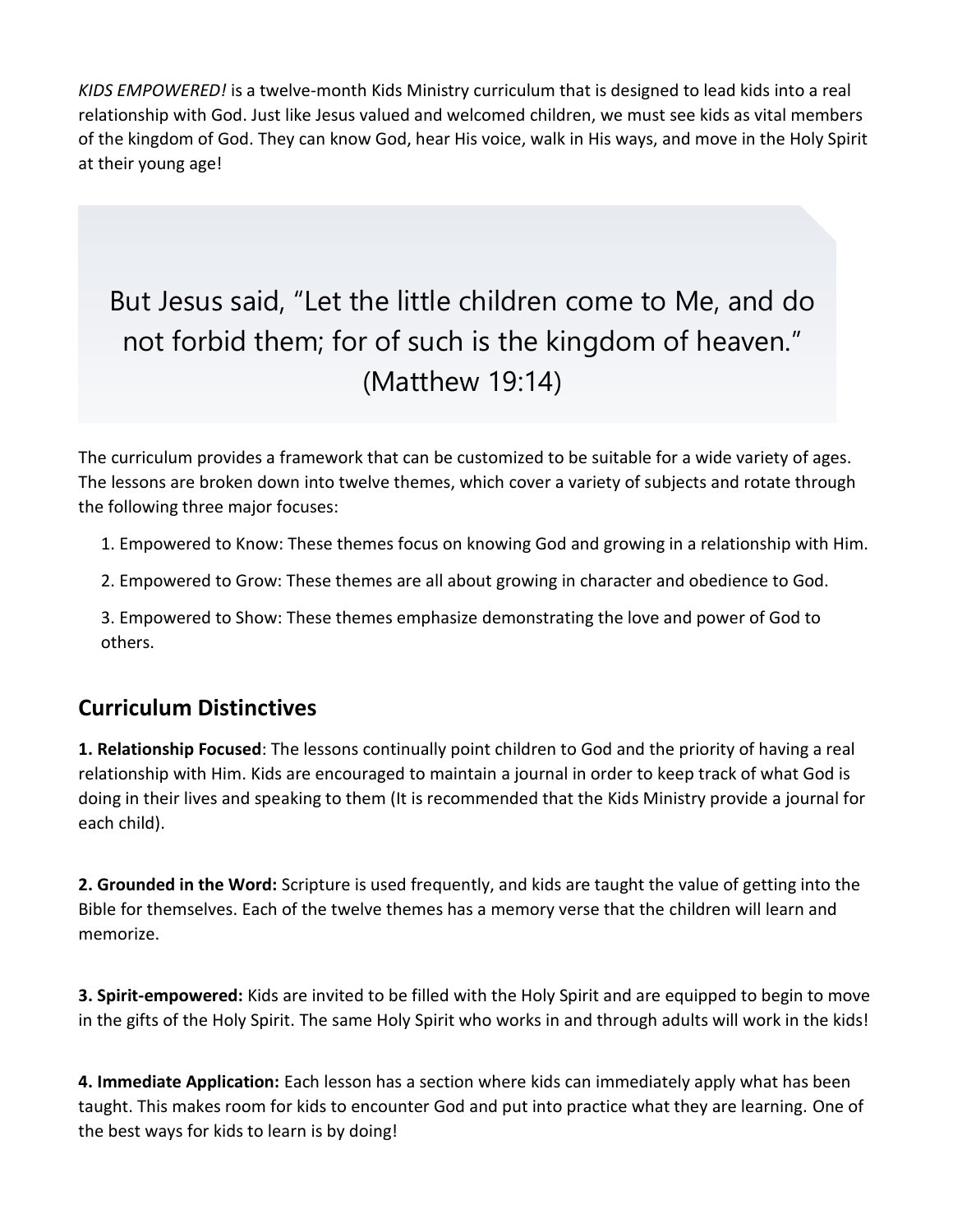## **Twelve Themes**

#### **Theme 1: Empowered to KNOW: God Wants a Relationship with You!**

- Lesson 1: God is Our Creator!
- Lesson 2: Why Did Jesus Die?
- Lesson 3: God Gives us a New Heart
- Lesson 4: Jesus is Savior and Lord

## **Theme 2: Empowered to GROW: You Can Love God!**

- Lesson 1: God Loves You!
- Lesson 2: Loving God by Spending Time with Him
- Lesson 3: Loving God by Loving Others
- Lesson 4: Loving God by Obeying Him

#### **Theme 3: Empowered to SHOW: God Wants to Work Through You!**

- Lesson 1: God Loves to Work Through Kids!
- Lesson 2: Caring about Others
- Lesson 3: Giving to Others
- Lesson 4: Praying for Others

#### **Theme 4: Empowered to KNOW: We are Called to be Worshipers!**

- Lesson 1: God is so Awesome!
- Lesson 2: Worshipping God with Our Lives
- Lesson 3: Praise and Worship to God
- Lesson 4: Ways to Praise God

#### **Theme 5: Empowered to GROW: We can Always Trust God!**

- Lesson 1: God is Always Good!
- Lesson 2: Trusting God with your Desires
- Lesson 3: Submit your Way to God
- Lesson 4: Trusting God When Things are Hard

#### **Theme 6: Empowered to SHOW: We can Share Jesus with Others!**

- Lesson 1: God Wants Everyone to Know Him!
- Lesson 2: Do you Know the Gospel?
- Lesson 3: How You Can Share the Gospel
- Lesson 4: We're Not Ashamed of Jesus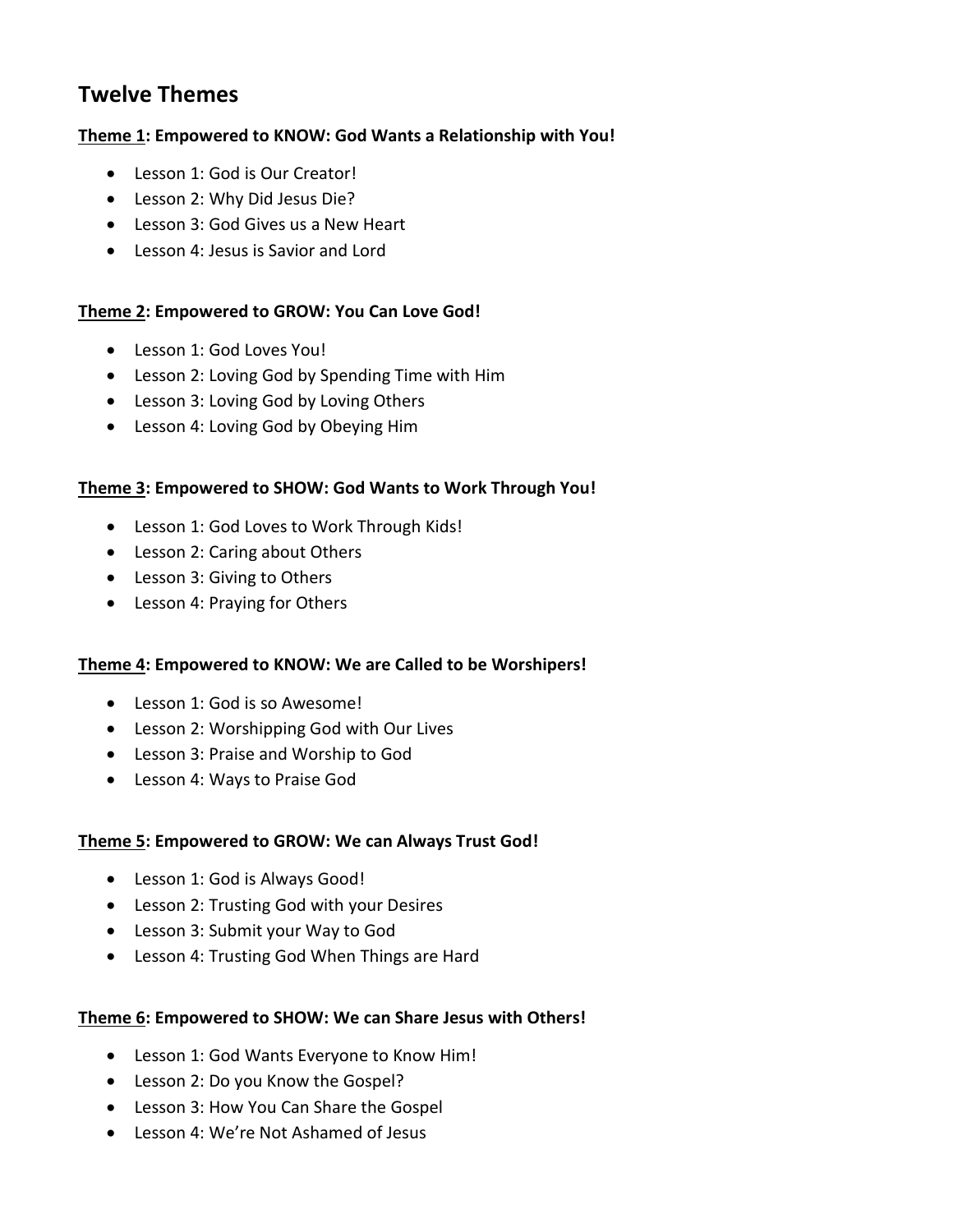## **Theme 7: Empowered to KNOW: God Wants to Meet with You!**

- Lesson 1: God Loves to Spend Time with You!
- Lesson 2: How to Have Time with God
- Lesson 3: Why Reading the Bible is Important
- Lesson 4: What to Pray to God About

## **Theme 8: Empowered to GROW: The Holy Spirit Gives You Power!**

- Lesson 1: God Lives inside of You!
- Lesson 2: Being Filled with the Holy Spirit
- Lesson 3: The Fruit of the Spirit
- Lesson 4: The Holy Spirit Helps Us

## **Theme 9: Empowered to SHOW: Jesus Still Heals People!**

- Lesson1: God is a Healer!
- Lesson 2: Why Did Jesus Heal People?
- Lesson 3: How to Heal the Sick
- Lesson 4: Getting Words of Knowledge

## **Theme 10: Empowered to KNOW: You Can Hear God's Voice!**

- Lesson 1: God Speaks!
- Lesson 2: Hearing God in His Word
- Lesson 3: Hearing God in Visions and Dreams
- Lesson 4: Hearing God by Words and Feelings

## **Theme 11: Empowered to GROW: You Can Overcome Temptation!**

- Lesson 1: God is Greater than Satan!
- Lesson 2: How Jesus Beat the Devil
- Lesson 3: Our Mighty Weapons
- Lesson 4: What if I Sin?

## **Theme 12: Empowered to SHOW: God has Gifts for You!**

- Lesson 1: The Holy Spirit Gives Gifts!
- Lesson 2: Gifts of Power
- Lesson 3: Gifts of Revelation
- Lesson 4: Gifts of Speaking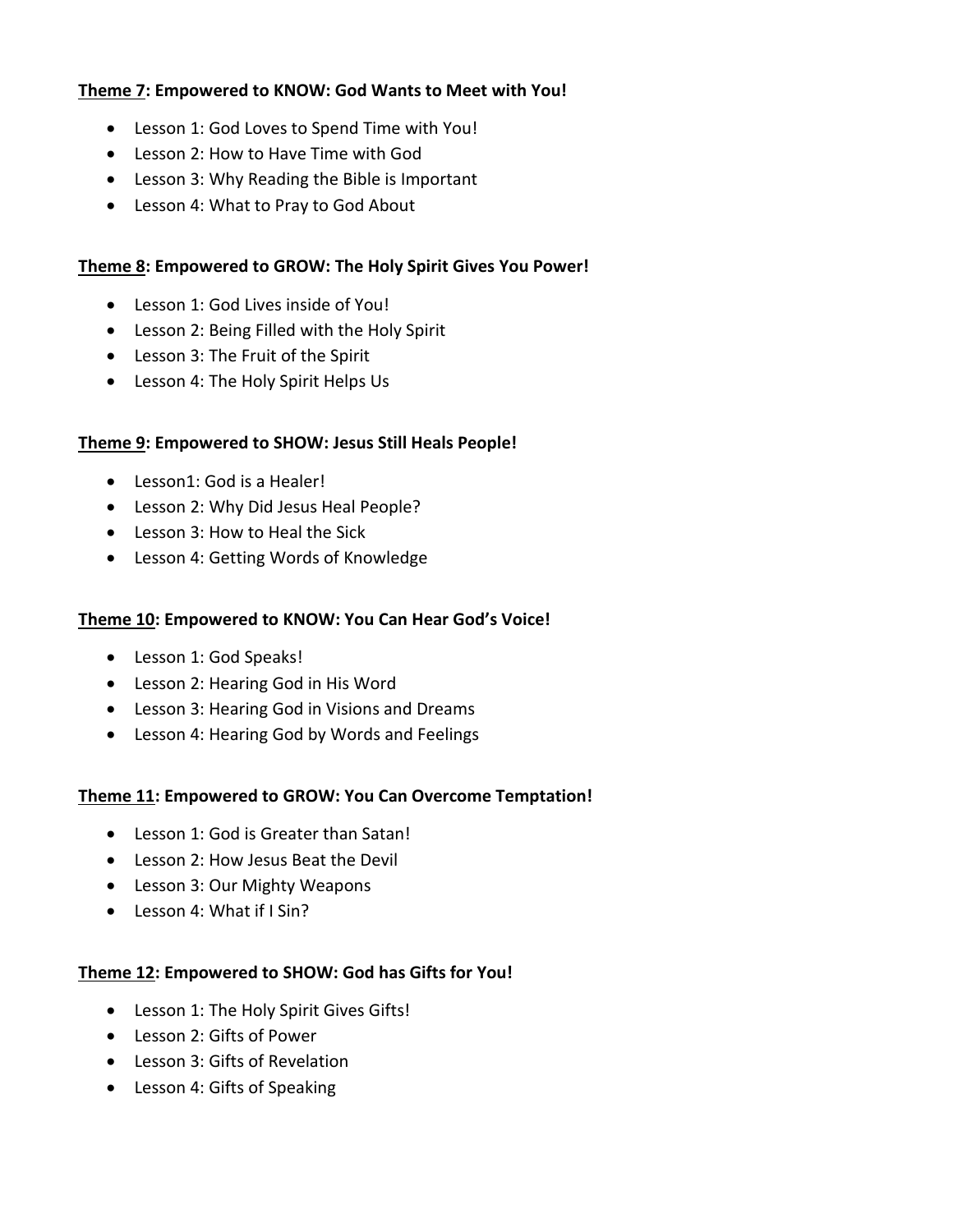\*There are 48 lessons total. We encourage you to use fifth Sundays of the month for something special:

- A full kids service with live worship, teaching, and ministry time (your pastor, kids ministry director, or guest speaker can teach and minister)
- Family service with kids and their parents
- A class for review and more application of what has been taught
- An outreach event for children

## **Lesson Format**

Every lesson is broken up into three main sections:

**1. Welcome and Intro Activity:** This is the time to welcome the children into the classroom and set the tone for a fun and engaging class experience. This time is also for tasks like taking attendance, passing out the snack, and reviewing the classroom expectations, as well as for reciting the memory verse and opening in prayer.

It is recommended that you have an Intro Activity towards the beginning of class. The Intro Activity could be a fun game, an object lesson, or an energetic time of worship. Remember, kids love to have fun! We want to engage them from the beginning, and continue to do so throughout the lesson.

\*Please note that Intro Activities are *not* provided in this curriculum.

**2. Large Group Lesson:** The Large Group Lesson has two primary facets: a time of *teaching* and a time of *application*. The teaching outlines are meant to give you a track to follow in covering the information in each lesson. See this as a teaching guide that you can customize, rather than a rigid formula to follow. This curriculum is intentionally designed for teachers/volunteers to be able to add their own creativity and be led by the Holy Spirit in how they prepare and teach. Be free to add your own object lessons, skits, activities, etc. as you teach! (The curriculum comes with a section of helpful advice and examples of how to teach, lead, and minister to kids).

The "Personal Application" part of the Large Group Lesson is a very important aspect of this curriculum. Children will not only learn about God, they will have a chance to personally encounter Him and directly apply what they are learning.

**3. Small Group Time:** The small group time is a great chance for the kids to discuss what they learned, what God is speaking to them, and how the Holy Spirit is moving. It is also a great relationship building time. The major aspects of this time include discussion, testimony time, and time of prayer.

## **Sample Lessons**

Below are three sample lessons from *KIDS EMPOWERED!*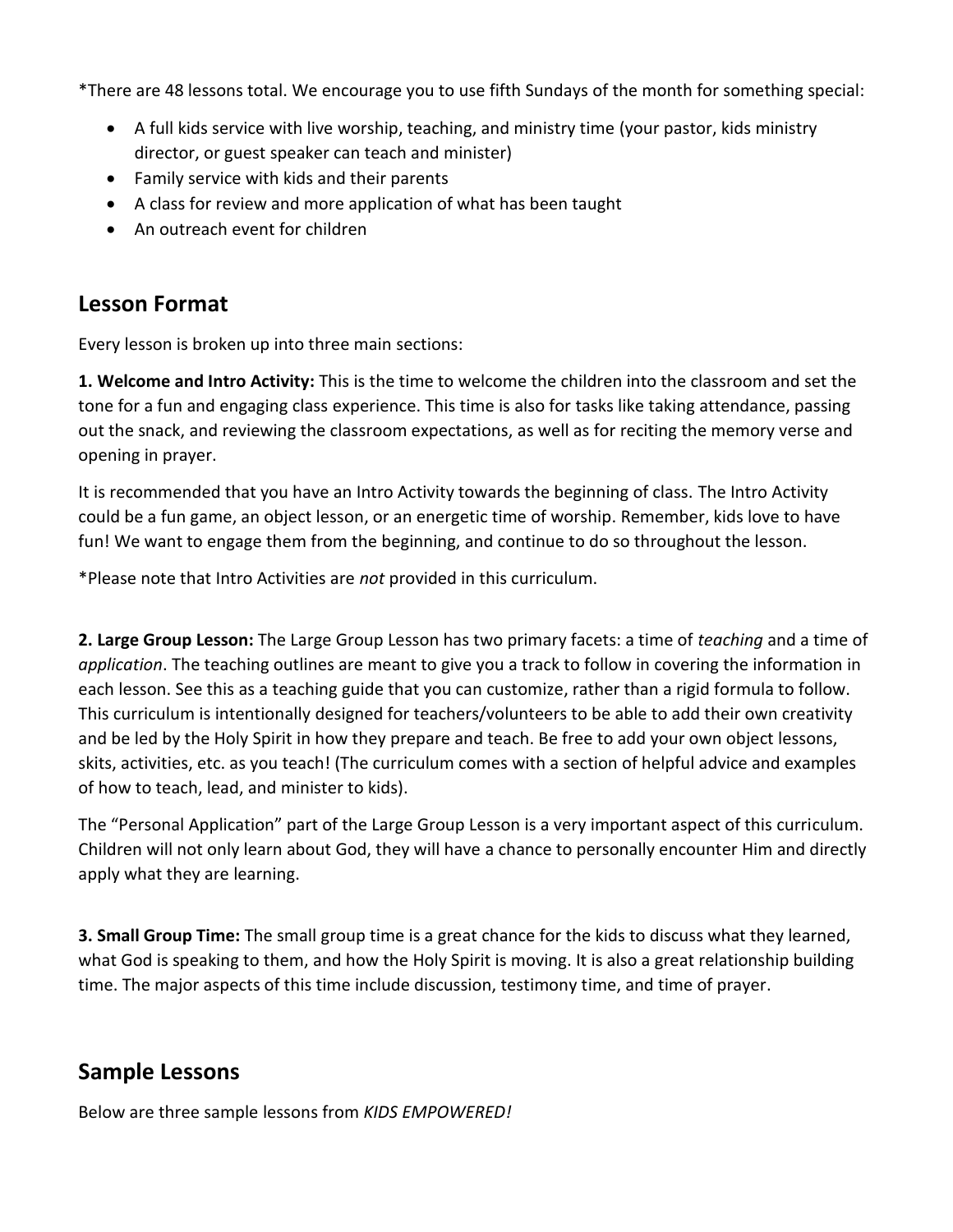## **Classroom Expectations:**

1. No talking out of turn

2. No getting out of your seat

3. No bothering your neighbor

# **WELCOME** - up to 10 minutes

**Just for Fun:** Have the kids pair up and share what the most important part of their day is.

**Pass out Snack:** You can serve the provided snack or you may want to consider bringing in a fun lesson-themed snack.

**Announcements**: Use the welcome time to announce any birthdays, upcoming events in Kids Ministry, and any other pertinent information.

**Welcome any Visitors:** Be sure to make any visitors feel extra welcome!

## **Consequences:**

- 1. Gentle reminder
- 2. Move child to a different seat
- 3. Time out

## **Remember:**

Teaching has occurred when a student can relay the information in their own words. Think of activities that require them to do that.

**Take Attendance:** The Teacher Assistant can take attendance while the Teacher is leading, so as to not take up any valuable time.

## Review Memory Verse:

"But you, when you pray, go into your room, and when you have shut your door, pray to your Father who is in the secret place; and your Father who sees in secret will reward you openly." (Matthew 6:6)

**Review Classroom Expectations:** To have a better classroom experience, be sure to set the standards up front.

**Open with Prayer:** Invite the Holy Spirit to come and move in the class time, ask God to lead you as you teach, and pray for the kids.

# **INTRO ACTIVITY** - up to 10 minutes

\*Use this time to do a fun game, lesson-themed object lesson, or have a time of energetic worship!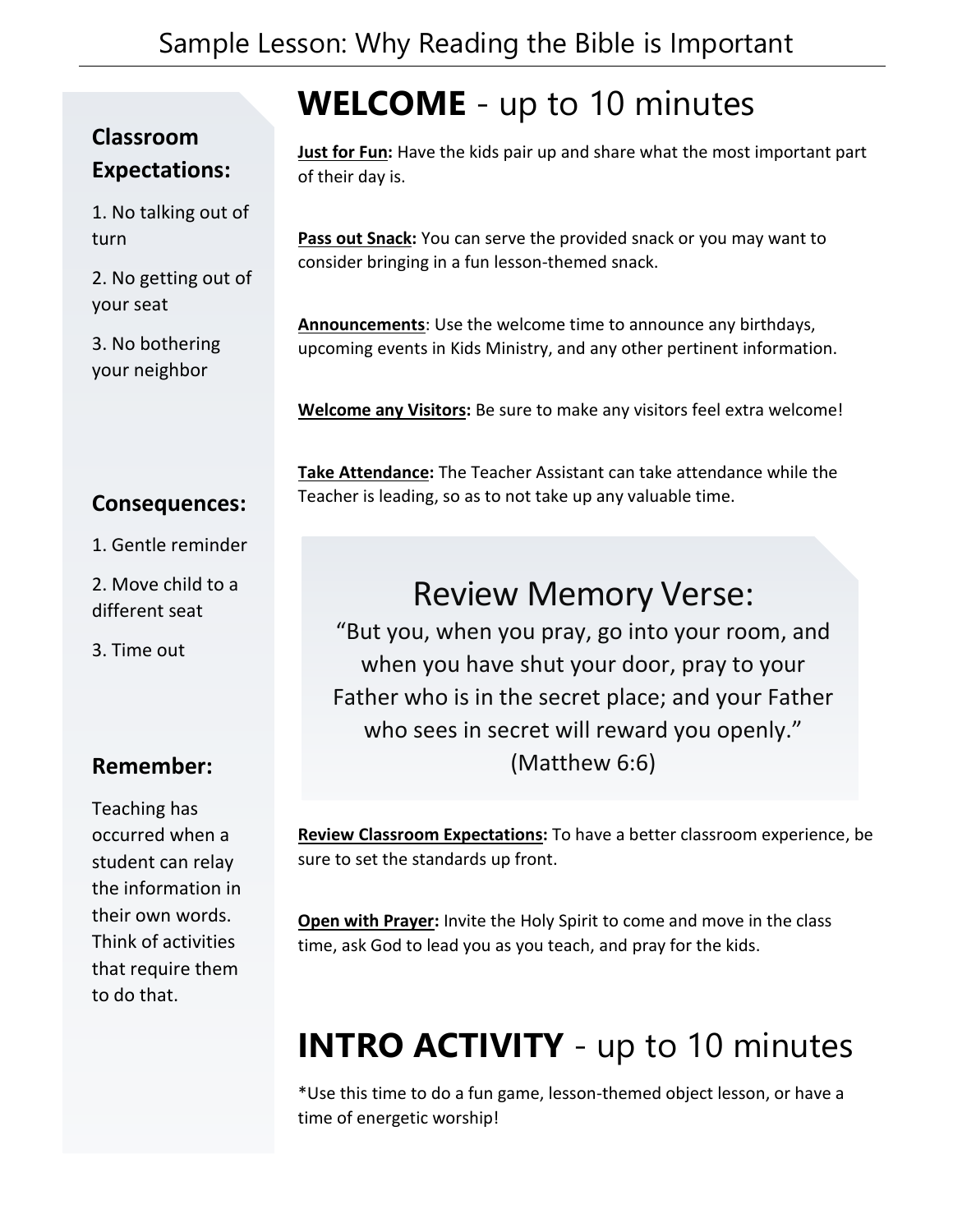## **LARGE GROUP LESSON** - up to 25 minutes

**Main Point:** Reading the Bible is a great way to get to know God and grow in Him!

**Read: "Like newborn babies, crave pure spiritual milk, so that by it you may grow up in your**  c**salvation." (1 Peter 2:2 NIV)**

**Ask:** In last week's lesson, we learned about spiritual disciplines. Does anyone remember what a *spiritual discipline* is? (*A spiritual discipline is something that you do on a regular basis that helps you grow in your relationship with God*).

**Ask:** Did anyone spend time with God this past week?

When we get saved and begin our relationship with God, we are like a "spiritual baby." Just like you don't want to stay a baby physically, you don't want to stay a baby spiritually either! We should keep growing into all that God wants us to be.

Spending time alone with God in the "secret place" is a great spiritual discipline that helps us grow. And reading the Bible is one of the best things that we can do to get to know God better and grow in our relationship with Him.

**Ask:** Can anyone think of some reasons why it is important to read the Bible?

## **Why is Reading the Bible Important?**

**1. God's Word helps us know God better:** God's Word is one of the ways that He reveals Himself to us. That means it helps us to know what He is like, and helps us to hear His voice.

**2. God's Word is like food to our spirit:** When we read the Bible, it is like food to our spirit! Just like eating good food helps us to grow and be healthy physically, reading the Bible helps us to grow and be healthy spiritually!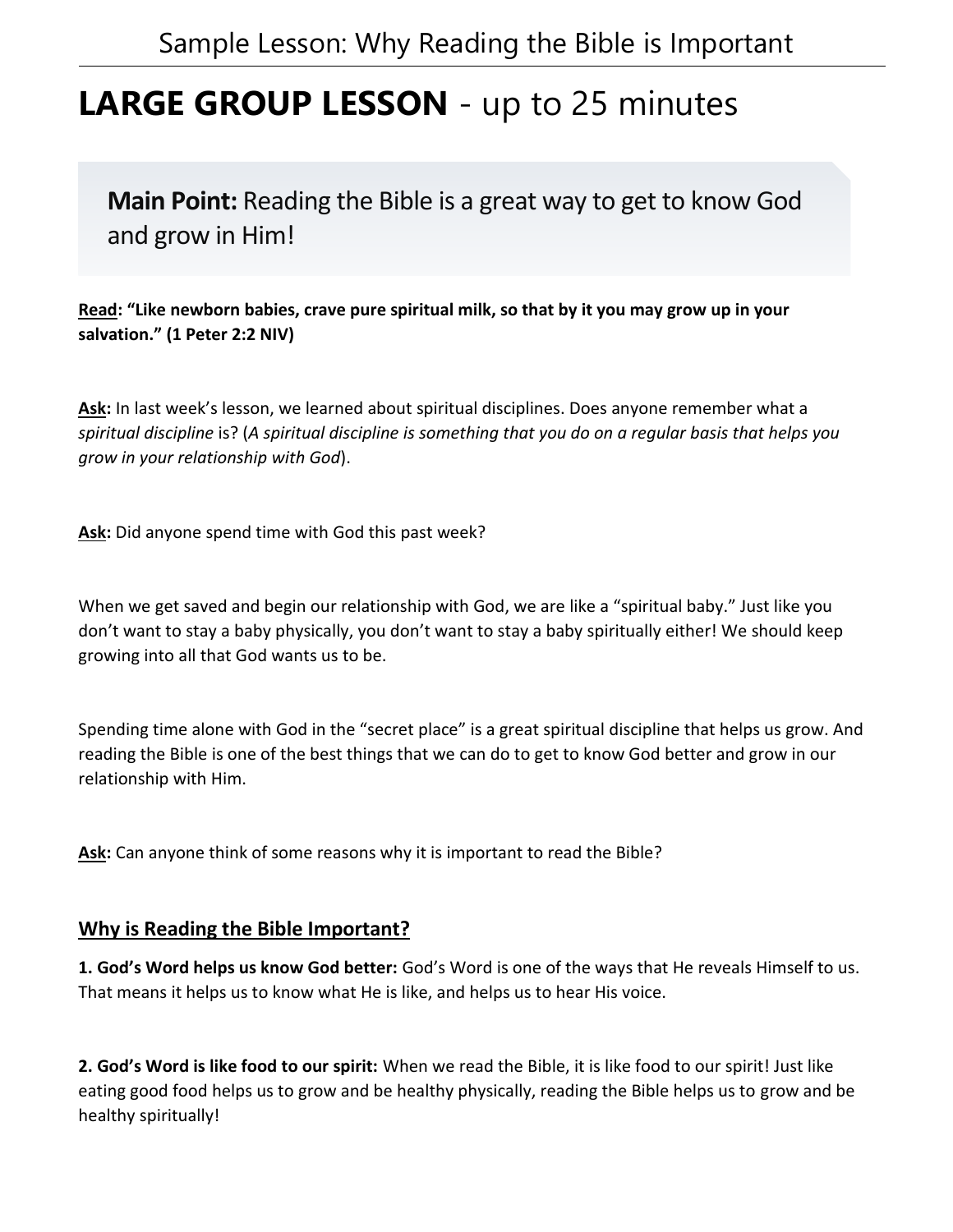## Sample Lesson: Why Reading the Bible is Important

**Example:** When you go without food, your body gets weak, and you feel tired and grumpy. Well, that is what happens to us spiritually when we go without time in prayer and God's Word!

**3. God's Word is a weapon against the devil:** When Jesus was tempted by the devil, He fought him by quoting the Bible. When we know Bible verses, we can use them as a weapon against the devil, just like Jesus did!

**Example:** If there is an area where you are being tempted or struggling in, find a Bible verse (or have your mom or dad find one for you) that relates to the struggle. Then, memorize the verse and quote it when you feel tempted! *(Consider giving a personal example, or some specific examples of verses that relate to particular struggles like fear, self-control, etc).* 

**4. God's Word teaches us how to live:** When we read the Bible, we can learn about the best way to live. God has instructions for us on how to obey Him and live the life He has called us to live. And His way is always best!

**Key Point:** When you read the Bible, ask for the Holy Spirit to open your eyes to truth and open your ears to hear God's voice!

You can take time to read the Bible every day! If you don't know where to start, pick a book of the Bible like Matthew and begin reading through it, a little at a time. You can also ask your mom or dad to help you know how to read the Bible better. (If you can't read yet, ask your mom or dad to get you the Bible on CD, or on their phone, that you can play during your quiet times).

**Make It Personal:** Share about how you read the Bible, and give an example of how God spoke to you through His Word.

**Summary:** We don't want to stay as a "spiritual baby." We want to keep growing spiritually! Reading the Bible on a regular basis is a great way to grow up in the Lord.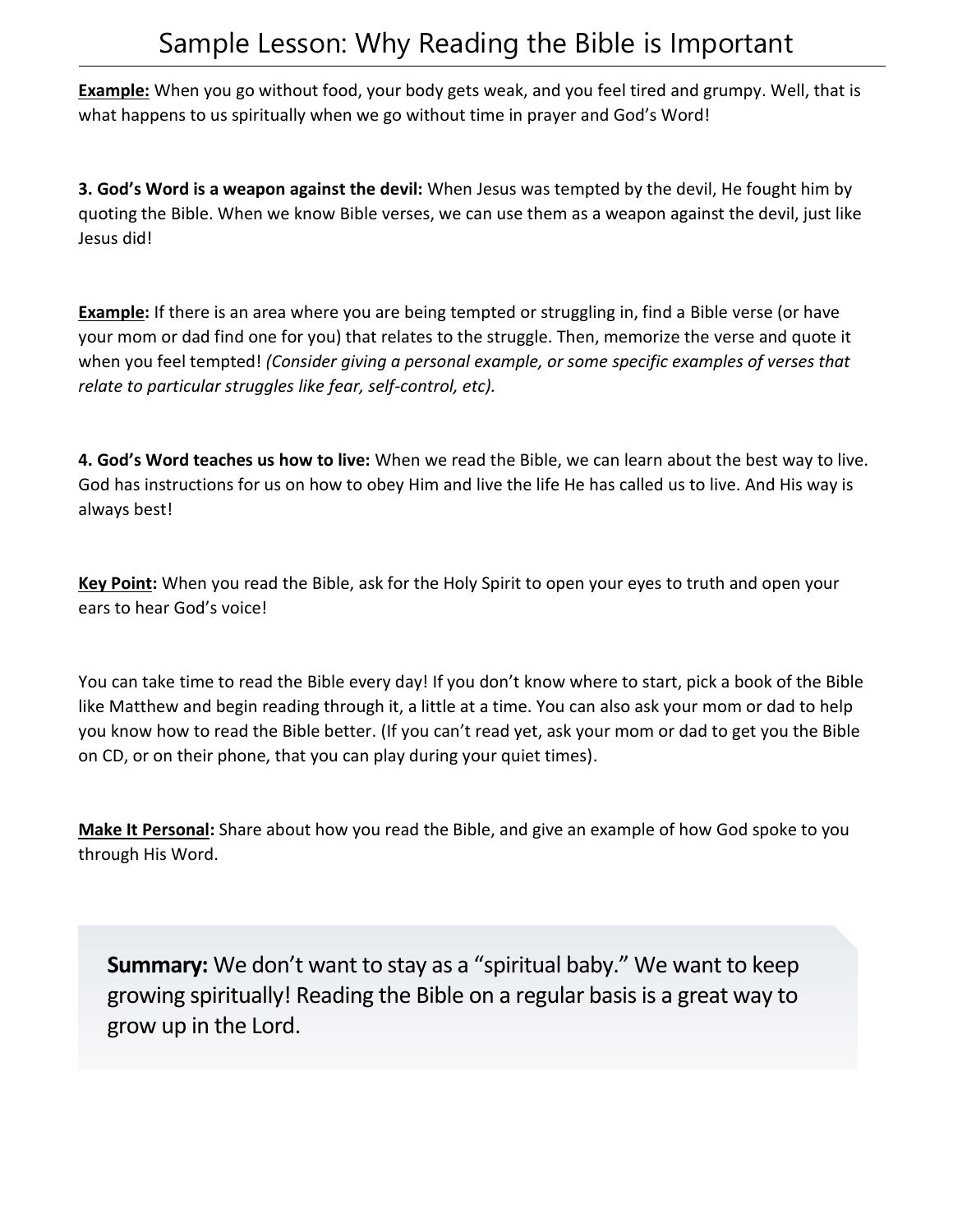## **Personal Application:**

**Read: "Your word is a lamp to my feet and a light to my path." (Psalm 119:105)**

## **"Sanctify them by Your truth. Your word is truth." (John 17:17)**

Invite the Holy Spirit to come and lead, guide, and direct the time. Pray for the kids to hear God speaking to them personally as they read His Word.

Have the kids spread out so as not to distract one another, and have them each read their Bibles for a few minutes. (If the kids cannot read, have the kids spread out and read aloud to them from a passage of your choice). Allow time for the kids to share what spoke to them as they read, or as you read to them.

# **SMALL GROUP TIME** - up to 15 minutes

## **Questions for Discussion**

1. What are some of your favorite stories in the Bible?

2. Have you ever spent time reading the Bible on your own?

3. Have you ever used a Bible verse to help you when you felt tempted or were struggling with something?

## **Testimony Time**

Allow space for the kids to share testimonies from their journals. (Bring in *your* journal and share a testimony. This will reinforce the desire for kids to bring in theirs!) You can also share a cool testimony you heard recently of God working through a child.

## **Closing Prayer**

Take time to pray! Ask the kids if they have any prayer requests and see if any of the other kids want to pray for them. Allow a little time for free-flowing prayer as well. End class with a prayer to bless and send out the kids.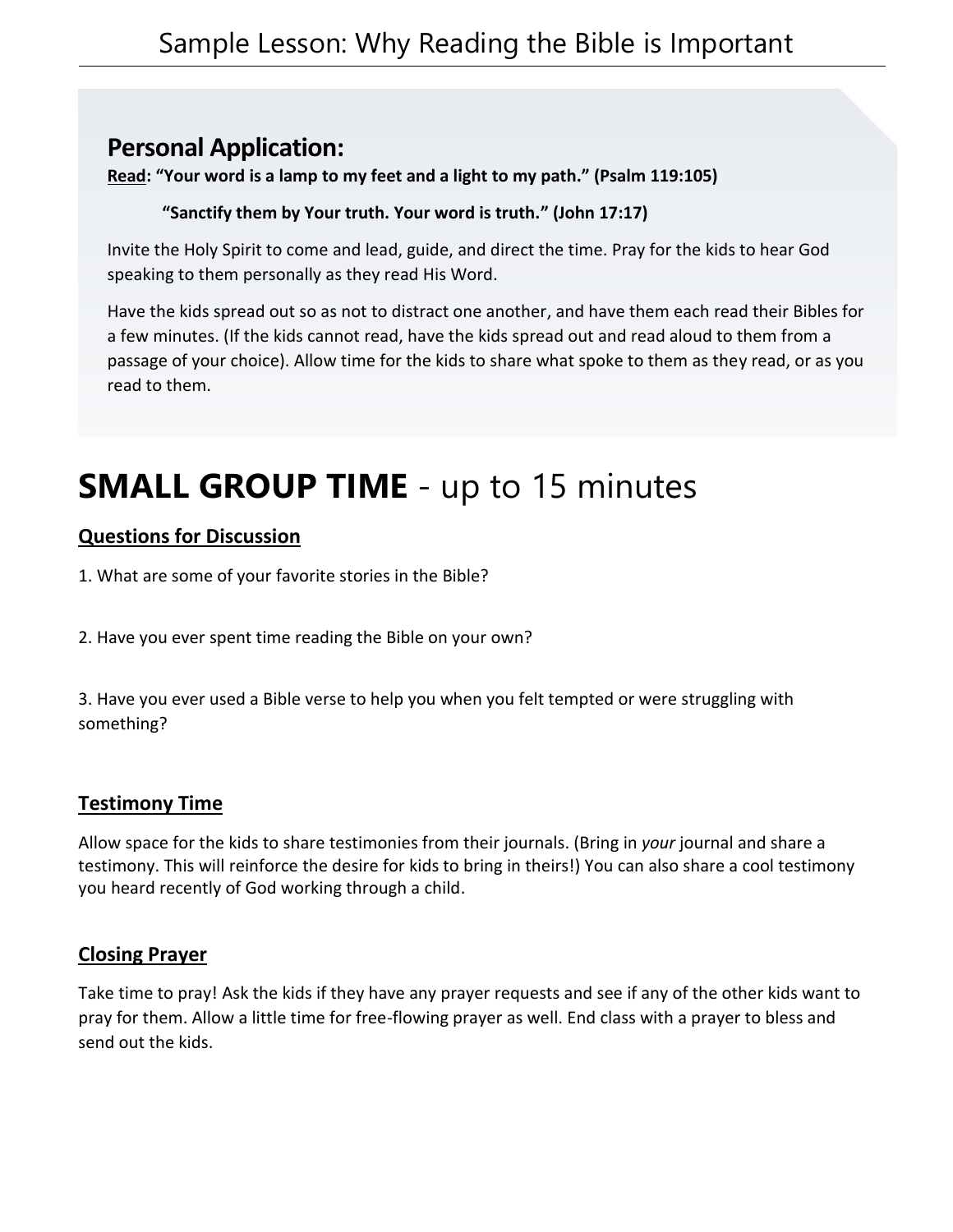## Sample Lesson: Being Filled with the Holy Spirit

## **Classroom Expectations:**

1. No talking out of turn

2. No getting out of your seat

3. No bothering your neighbor

## **Consequences:**

- 1. Gentle reminder
- 2. Move child to a different seat
- 3. Time out

## **Remember:**

Teaching has occurred when a student can relay the information in their own words. Think of activities that require them to do that.

**WELCOME** - up to 10 minutes

**Just for Fun:** Have the kids pair up, blow up a balloon and keep it in the air. They must sit down when it touches the ground.

**Pass out Snack:** You can serve the provided snack or you may want to consider bringing in a fun lesson-themed snack.

**Announcements**: Use the welcome time to announce any birthdays, upcoming events in Kids Ministry, and any other pertinent information.

**Welcome any Visitors:** Be sure to make any visitors feel extra welcome!

**Take Attendance:** The Teacher Assistant can take attendance while the Teacher is leading, so as to not take up any valuable time.

## Review Memory Verse:

"But you will receive power when the Holy Spirit has come upon you, and you will be my witnesses in Jerusalem and in all Judea and Samaria, and to the end of the earth." (Acts 1:8 ESV)

**Review Classroom Expectations:** To have a better classroom experience, be sure to set the standards up front.

**Open with Prayer:** Invite the Holy Spirit to come and move in the class time, ask God to lead you as you teach, and pray for the kids.

# **INTRO ACTIVITY** - up to 10 minutes

\* Use this time to do a fun game, lesson-themed object lesson, or have a time of energetic worship!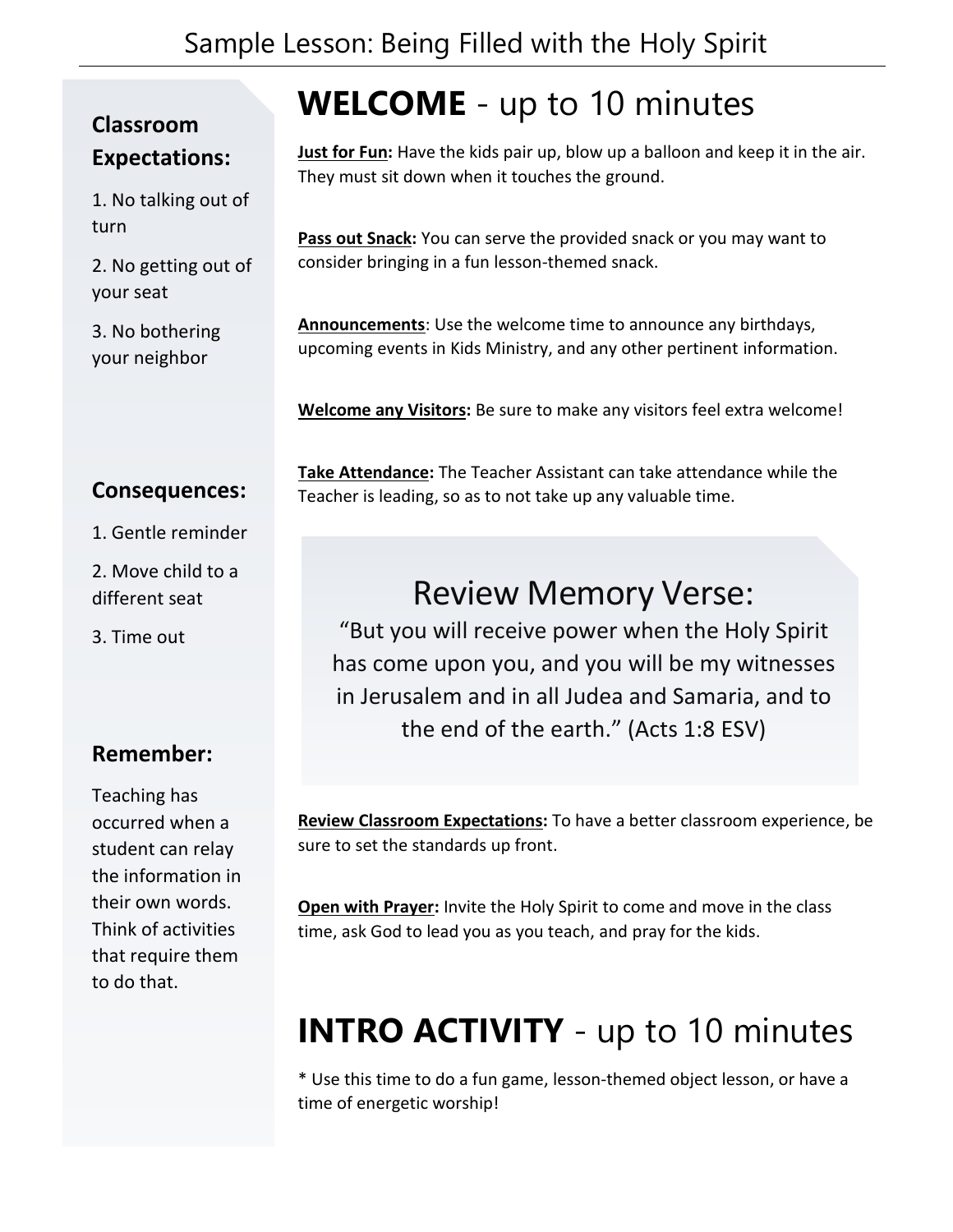## **LARGE GROUP LESSON** - up to 25 minutes

**Main Point:** God wants us to be filled with and empowered by the Holy Spirit!

**Read: "And they were all filled with the Holy Spirit and began to speak with other tongues, as the**  c**Spirit gave them utterance." (Acts 2:4)**

Once Jesus died on the cross and rose again, He spent time with His disciples before He went up to heaven. He told them that after He left, the Holy Spirit would come upon them and give them power to help them be His witnesses *(reference the memory verse, Acts 1:8).*

**Key Point:** The Holy Spirit not only wants to live inside of us, He wants to fill us and empower us!

**Example:** Sometimes in the Bible, the Holy Spirit is compared to water. If I put a little bit of water in a glass, is it filled? No! But If I let water run into the glass until it is overflowing, then it is *filled* with water! God does not just want the Holy Spirit to be inside us, He wants us to be filled with the Spirit!

When the disciples were first filled with the Holy Spirit, the Bible says that they "spoke in tongues." There are other examples in the New Testament of people being filled with the Holy Spirit and then speaking in tongues as a result.

**Ask:** Does anyone know what speaking in tongues is?

**Explain:** Speaking in tongues means that you speak in a language that you have never learned, by the Holy Spirit's power. When we speak or pray in tongues, we don't know what we are saying, but we are praising God and praying according to His will. This is a powerful way to pray, and it helps build us up and strengthen us spiritually!

## **Being Filled with the Spirit**

Being filled with the Holy Spirit is important, because it helps us to have the power we need to live the Christian life. As a result of being filled with the Holy Spirit, you might experience some or all of the following:

• Being more aware of God's presence with you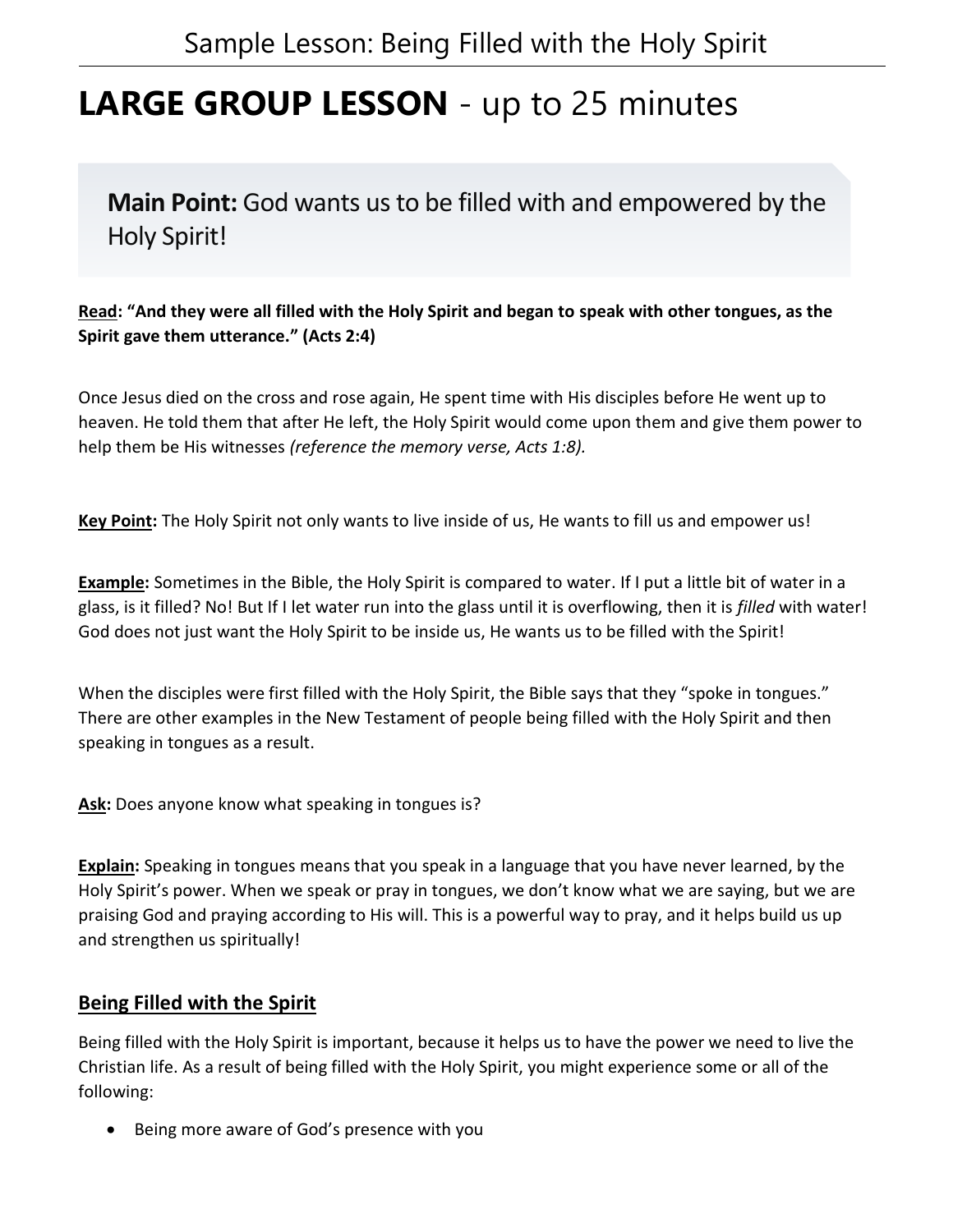- Having more boldness to obey God and share about Jesus
- Being able to overcome temptation
- Having more joy and love in your heart
- Seeing God's supernatural power work through you

To be filled with the Holy Spirit, here is what you should do:

**1. Desire to be filled**: The Bible says that those who are "thirsty" will be filled with the Spirit (see John 7:37-39). To be thirsty means that you really want to be filled.

**2. Ask to be filled:** Pray and ask God to fill you with the Holy Spirit! Believe that God will fill you because it is His gift to you.

**3. Receive laying on of hands:** In the Bible, oftentimes people were filled with the Holy Spirit when someone laid hands on them. Ask a Kids Ministry teacher or one of your parents to lay hands on you and pray for you.

**4. Speak out any words that come to you:** When you receive prayer, you may begin to feel God's power on you, and you may have words in a different language come to your heart. Begin to speak the words out!

**Key Point:** Don't be discouraged if you don't speak in tongues right away. Keep asking and trust God to give you this gift! It might happen right away, or it might happen later in your own prayer time.

**Make It Personal:** Share about your personal experience with the Holy Spirit, including your experience with speaking in tongues.

**Summary:** God wants us to be filled with the Holy Spirit so that we have the power to live the Christian life. Speaking in tongues is one of the things that happens when we are filled with the Holy Spirit and it is a great way to grow!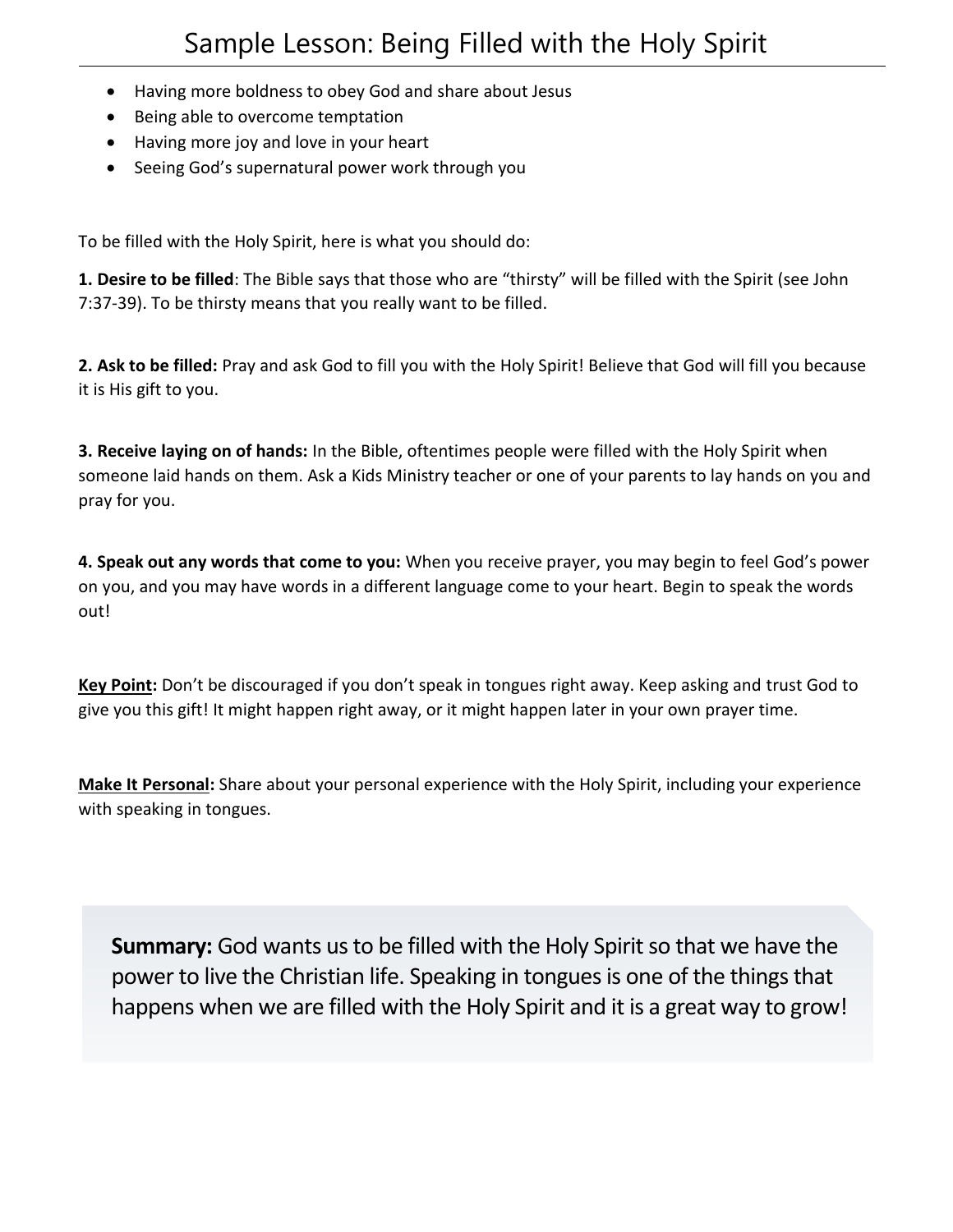## **Personal Application:**

**Read: "And when Paul had laid hands on them, the Holy Spirit came upon them, and they spoke with tongues and prophesied." (Acts 19:6)**

Invite the kids to receive the gift of tongues. Lead them all in a prayer out loud to be filled with the Holy Spirit, and then ask God to pour out His Spirit upon them.

Lay your hands on the kids and pray for them, encouraging them to pray and praise God in their own words, and speak out in tongues if the Holy Spirit is giving them words. Remind the kids who are waiting to actively participate by waiting on God and engaging with Him.

Have any kids who already speak in tongues help you pray and lay hands on their classmates. Spend some time all praying in tongues together.

# **SMALL GROUP TIME** - up to 15 minutes

## **Questions for Discussion**

1. Have you ever felt the Holy Spirit come upon you? Explain what it was like.

2. Why do we need the Holy Spirit's power in our lives?

3. Have you ever spoken in tongues before? Is this something that you want?

## **Testimony Time**

Allow space for the kids to share testimonies from their journals. (Bring in *your* journal and share a testimony. This will reinforce the desire for kids to bring in theirs!) You can also share a cool testimony you heard recently of God working through a child.

## **Closing Prayer**

Take time to pray! Ask the kids if they have any prayer requests and see if any of the other kids want to pray for them. Allow a little time for free-flowing prayer as well. End class with a prayer to bless and send out the kids.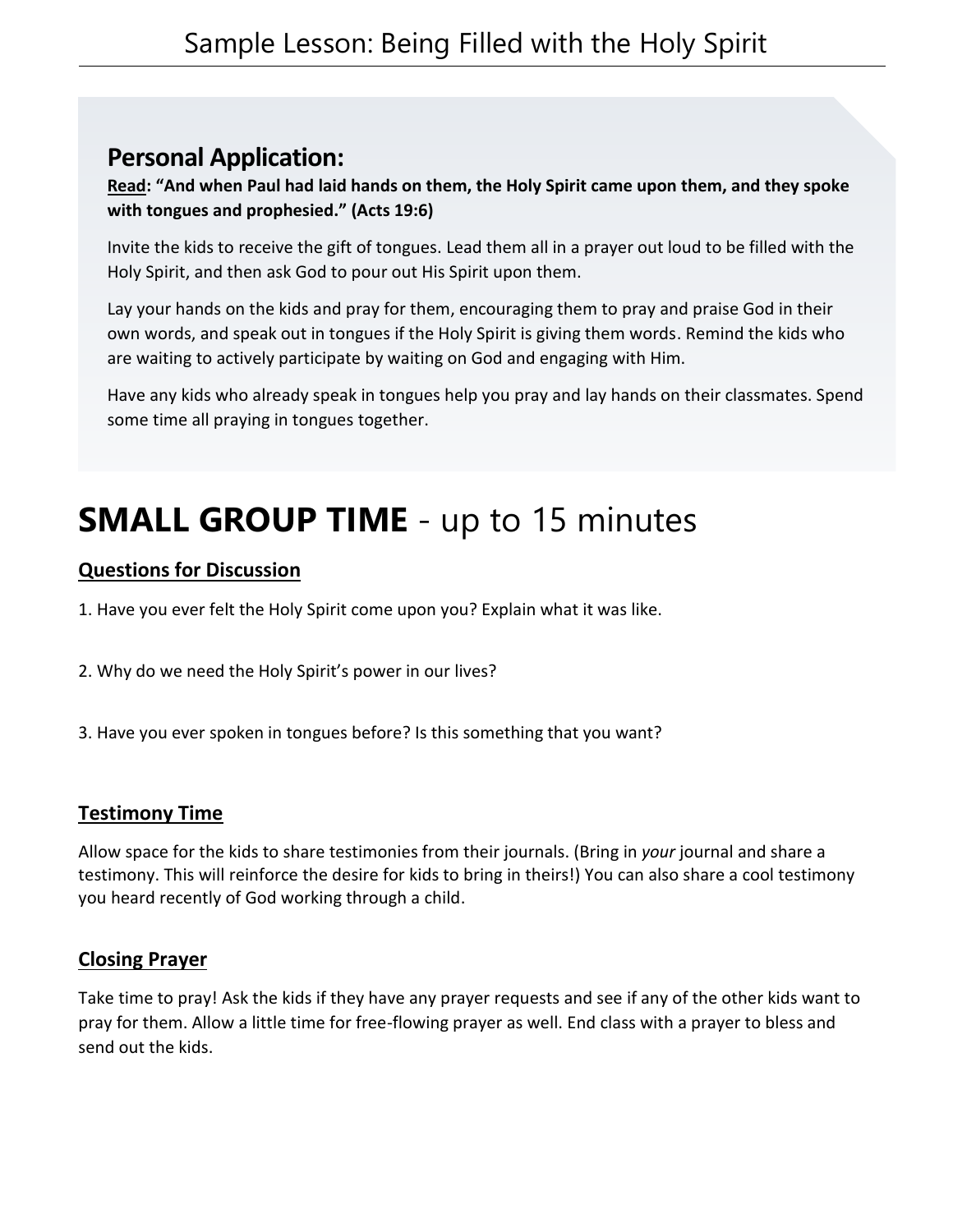## **Classroom Expectations:**

1. No talking out of turn

2. No getting out of your seat

3. No bothering your neighbor

# **WELCOME** - up to 10 minutes

**Just for Fun:** Have kids greet their friends by saying "Hi (child's name), I'm glad you're here today."

**Pass out Snack:** You can serve the provided snack or you may want to consider bringing in a fun lesson-themed snack.

**Announcements**: Use the welcome time to announce any birthdays, upcoming events in Kids Ministry, and any other pertinent information.

**Welcome any Visitors:** Be sure to make any visitors feel extra welcome!

## **Consequences:**

- 1. Gentle reminder
- 2. Move child to a different seat
- 3. Time out

## **Remember:**

Teaching has occurred when a student can relay the information in their own words. Think of activities that require them to do that.

**Take Attendance:** The Teacher Assistant can take attendance while the Teacher is leading, so as to not take up any valuable time.

## Review Memory Verse:

"And Jesus went about all Galilee, teaching in their synagogues, preaching the gospel of the kingdom, and healing all kinds of sickness and all kinds of disease among the people." (Matthew 4:23)

**Review Classroom Expectations:** To have a better classroom experience, be sure to set the standards up front.

**Open with Prayer:** Invite the Holy Spirit to come and move in the class time, ask God to lead you as you teach, and pray for the kids.

# **INTRO ACTIVITY** - up to 10 minutes

\* Use this time to do a fun game, lesson-themed object lesson, or have a time of energetic worship!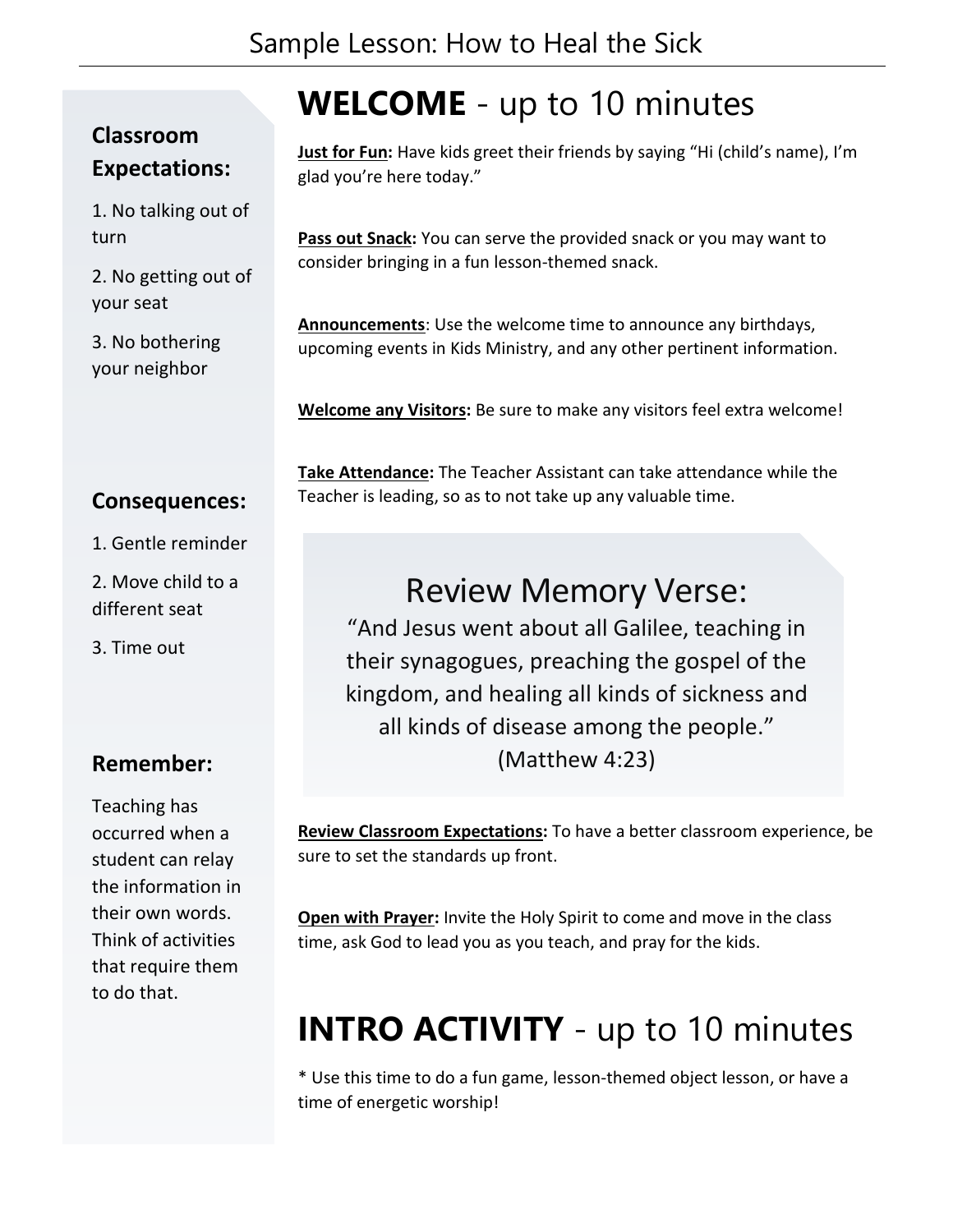# **LARGE GROUP LESSON** - up to 25 minutes

## **Main Point:** God can use you to heal the sick!

**Read: "And heal the sick there, and say to them, 'The kingdom of God has come near to you.'" (Luke**  c**10:9)**

We know that Jesus healed the sick…but did you know that He also sent His disciples to heal the sick too? Jesus did not want to be the only One who was healing people. He trained His twelve disciples and His other followers to heal the sick just like He did!

Who can God use to heal the sick? Do you have to be a pastor or church leader to heal the sick? No! Do you have to be a grown-up to heal the sick? No! God wants to use all believers to heal the sick!

## **Read: "And these signs will follow those who believe…they will lay hands on the sick, and they will recover." (Mark 16:17-18)**

Jesus said that anyone who is a believer can be used by God to heal the sick. And remember, God loves to work through kids just like He works through grown-ups. That means that He wants to use you to bring healing to others!

**Key Point:** Any believer can be used by God to heal the sick!

## **How to Heal the Sick**

Here are some steps that you can use to minister to someone who needs healing. First, you can find out what is wrong and what they need healing from. Then, you can ask them if you can pray for them. If they say yes, do the following:

**1. Lay hands on the person:** Put your hand on the person and ask the Holy Spirit to come upon them and minister His healing power, in the name of Jesus.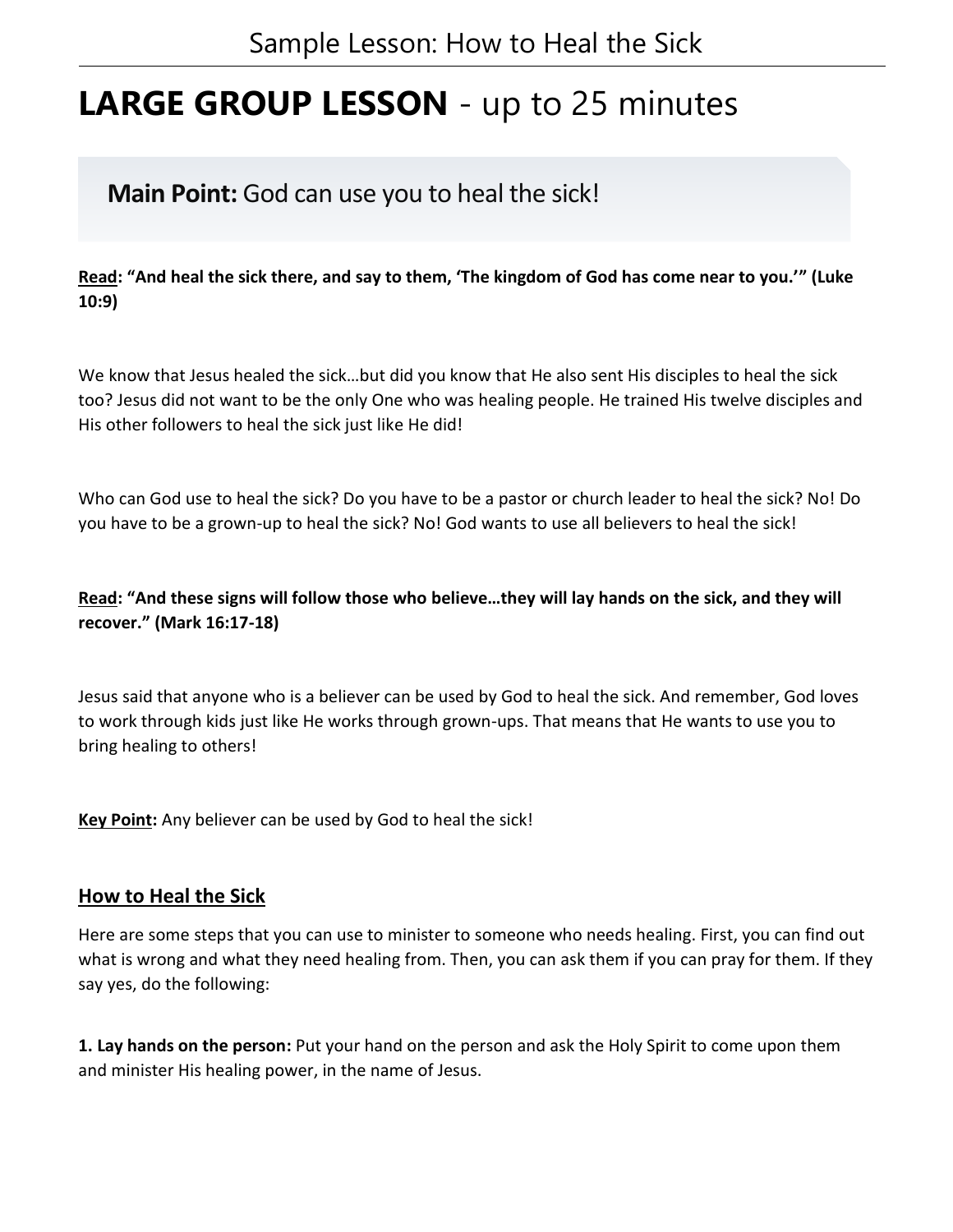**Example:** You can say something like this: "Holy Spirit, I ask you to come upon John right now and release your healing power in his body in Jesus' name."

**2. Command the sickness or pain to go:** Speak to the sickness or the problem and tell it to go. You're not commanding God, you're commanding the sickness or pain to leave in the name of Jesus.

**Example:** Suppose John has pain in his back. Once you have laid hands on him and asked the Holy Spirit to come, say something like this: "I command all of the pain in John's back to leave him right now in the name of Jesus!"

**Ask:** What would you say if John had a headache? *(Consider walking through various healing needs).*

**3. Ask how they are doing:** Now ask to see if anything is happening as you are praying. Test to see if the pain is leaving or if they are being healed. Ask them if they felt anything happening while you prayed.

**4. Pray again if you need to:** If nothing is happening yet, or if there is only little difference, pray again! Sometimes we have to pray several times before the healing fully comes.

**Key Point:** When you pray for the sick, believe that God will touch them and heal them right then! But don't get discouraged if the healing does not happen at that time. We don't always understand how healing works, but we can be faithful and obedient to pray for the sick.

**Make It Personal:** Share how you started praying for the sick. Give any relevant testimonies or experiences that you have had.

**Summary:** All believers can be used by God to heal the sick. That includes kids! Step out and begin to pray for people who need healing.